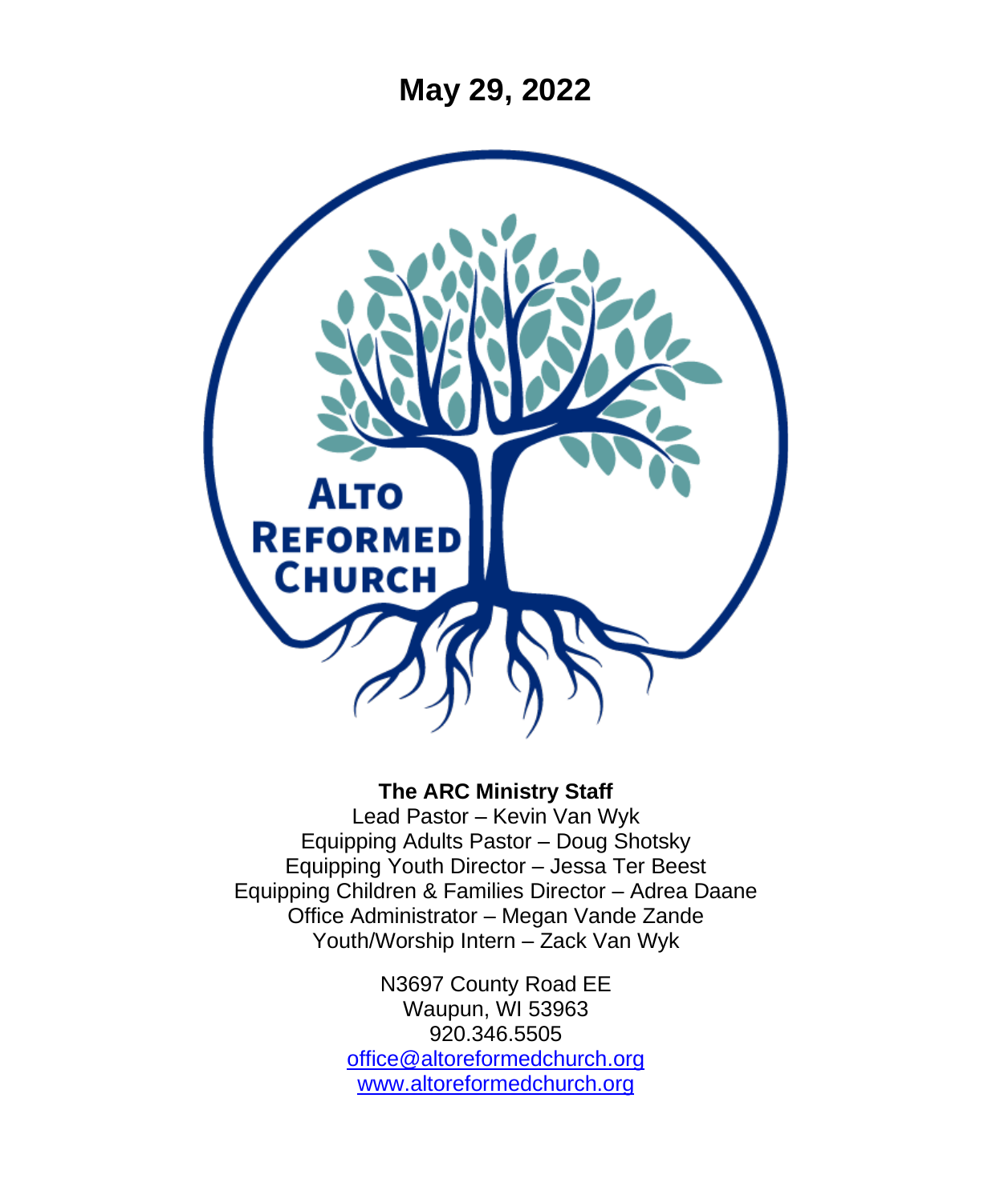### **We Approach God**

Welcome & Announcements

Baptism – Croix Steven, son of Tyler & Michielah Loomans

Praise Singing

"Great is Thy Faithfulness" Hymn #519 "Cornerstone" "In Christ Alone"

Congregational Prayer

#### **We Hear God's Word**

Children's Message – Amber Gordon

Message – On Display Scripture – 1 Corinthians 4:9

### **We Respond to God**

Prayer

Graduate Recognition Special Music – Adrea & Jessa "The Blessing"

**Benediction**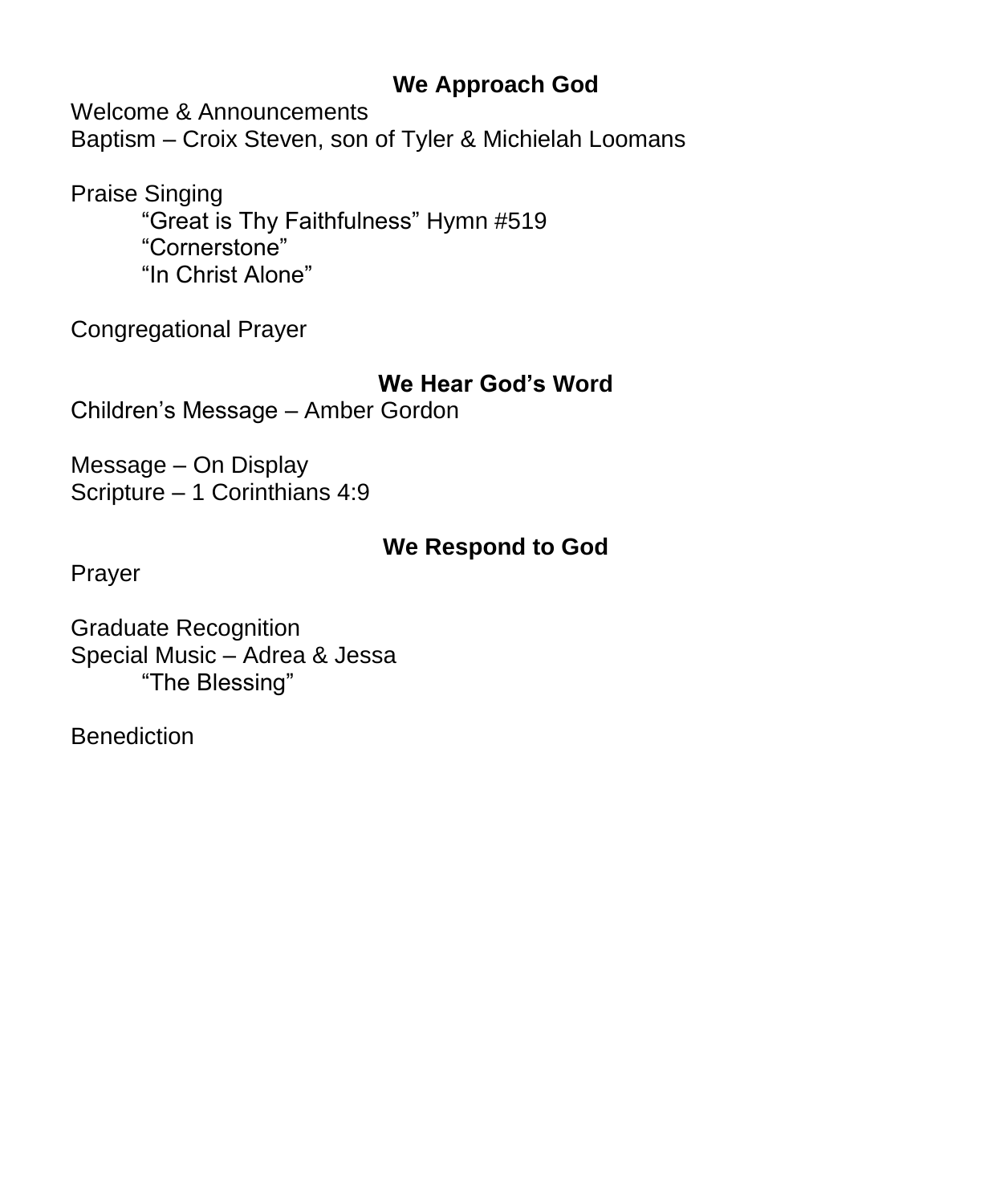## *Upcoming Events*

- **May 29** 8:30am Prayer Meeting
- 9:30am Pastor Kevin, Baptism Croix Loomans, Graduate Recognition
- **May 30** Office Closed Memorial Day
- **May 31** 8:00am Prayer Meeting
- **Jun 2** 6:00pm Elder Meeting
- **Jun 5** 8:30am Prayer Meeting
	- 9:30am Pastor Kevin, Men's Chorus
	- 5:30pm JH/HS Praise Team
	- 6:30pm Middle School Bonfire

## *Youth News*

**Happy Summer!** Middle School bonfire June 5th. High School is on a break until after the Jamaica mission trip. See you for Bible Study starting June 20<sup>th</sup>!

# *Opportunities to Get Involved*

**A Journey through Genesis Vacation Bible School –** Join us June 20-24 from 9- 11:30am. Register your 3 year old - incoming 5th grade kids by May 31 $\mathrm{st}$  at [https://forms.gle/NE3SfY1sxMziWKk28.](https://nam12.safelinks.protection.outlook.com/?url=https%3A%2F%2Fforms.gle%2FNE3SfY1sxMziWKk28&data=05%7C01%7C%7C0788ca9993c348dddb6a08da287e6224%7C84df9e7fe9f640afb435aaaaaaaaaaaa%7C1%7C0%7C637866820524786632%7CUnknown%7CTWFpbGZsb3d8eyJWIjoiMC4wLjAwMDAiLCJQIjoiV2luMzIiLCJBTiI6Ik1haWwiLCJXVCI6Mn0%3D%7C3000%7C%7C%7C&sdata=4R5wretttGAg20bIB87jeLZNIqY2V0VZ14rFZ7FgROg%3D&reserved=0) Volunteer and snack donation sign-ups are available at the Children & Families Resource Center. Contact [Adrea](mailto:adrea@altoreformedchurch.org) with any questions.

# *Bulletin Board News*

**Offering** may be placed in one of the three white offering boxes located in the lobby. Upcoming benevolent schedule: 5/29 One Waupun, 6/5 Missionary Salary, 6/12 Bible League International, 6/19 Missionary Salary.

Congrats to Dorothy Mills as she celebrates her 90<sup>th</sup> birthday on June 3<sup>rd</sup>.

Congrats to Paul & Audrey Elenius as they celebrate their 67<sup>th</sup> wedding anniversary on June 3<sup>rd</sup>.

**AMEN** articles are due today.

**Youth Library Donations** – We are expanding our youth section of the library! We have come up with a number of new series we'd love to get into our library and we need your help. We created a giving/donation tree at our Children & Families Resource bulletin board. If interested, grab a book request off of the tree and place it in an envelope with the corresponding donation amount. We will then get the items ordered and ready for the library. Thank you so much for anyone willing to contribute. Kids, stay tuned for some new reading options!

**May is Foster Care Awareness Month** – Did you know that Alto Reformed Church is engaged in supporting, encouraging, loving, mentoring, and providing resources for foster families that care for vulnerable children? Our foster care ministry is in need of more volunteers to join us in this life changing opportunity. Contact Benita Ter Beest at 920-979-5963 for more information. "And whoever welcomes one such child in my name welcomes me." Matthew 18:5